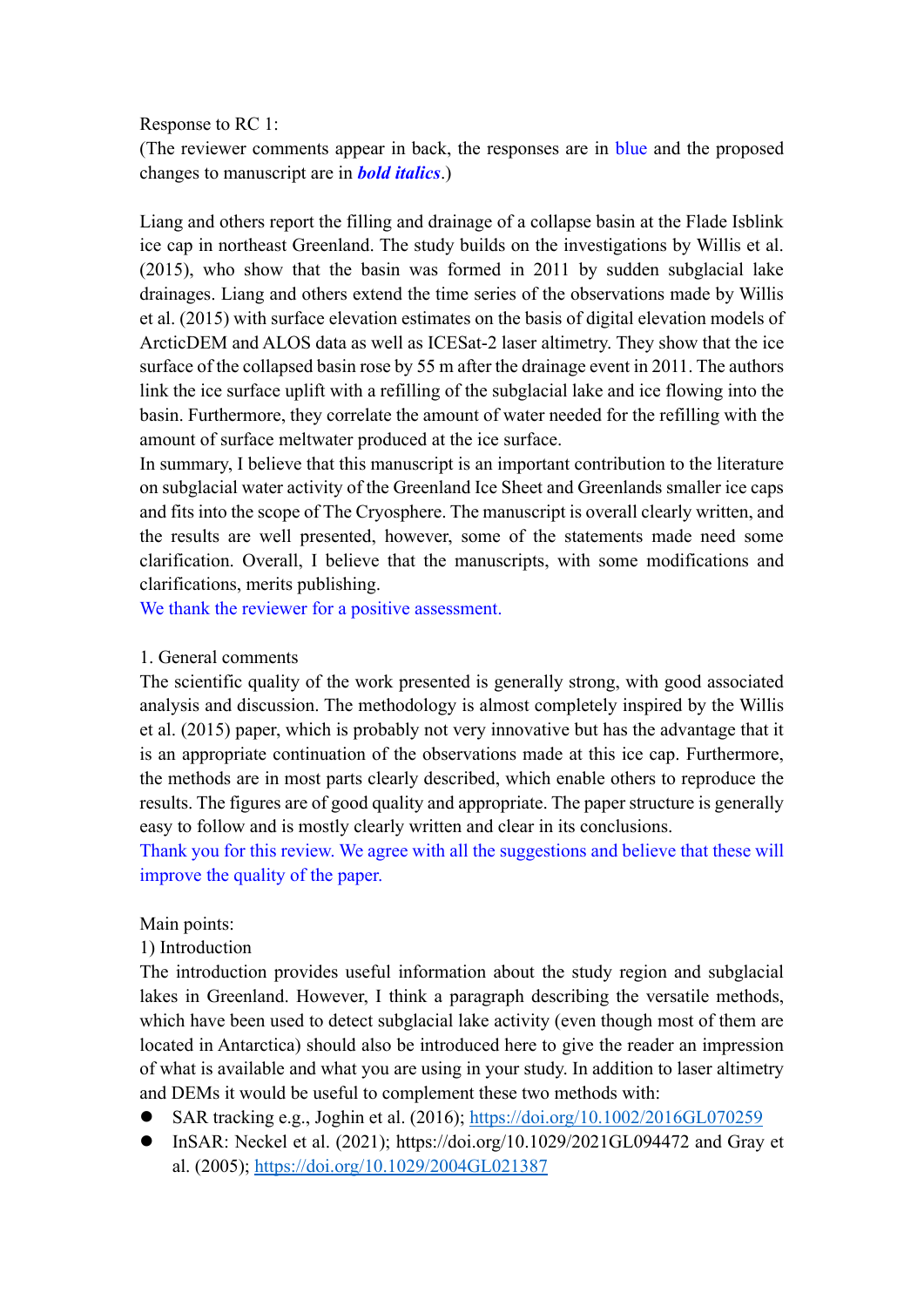Thank you for the suggestion. In the revised version, we will add a paragraph describing the methods of detecting subglacial lake activity.

Several new sentences added to the Introduction section will be:

**"***Satellite remote sensing techniques have recently been used to monitor the subglacial lakes and detect their activities. As an indirect observation of subglacial lake activity, long-term ice surface elevation changes are usually derived from satellite altimetry (e.g., Fricker et al., 2007; Siegfried and Fricker, 2018, 2021). More recently, time-stamped digital elevation models (DEMs) have been utilized to reveal the detailed patterns of surface deformation (e.g., Livingstone et al., 2019; Willis et al., 2015). A few studies also use the Synthetic Aperture Radar (SAR) speckle tracking (Joughin et al., 2016; Hoffman et al., 2020) and Interferometry SAR (InSAR) (Gray et al., 2005; Neckel et al., 2021) to detect ice surface displacements.***"**

# 2) Figure 2

This is a great figure and shows that the authors have put a lot of thought into how they present their results. However, there is a lot of information and a lot of lines with all colours of the colour spectrum. I have a suggestion on how the results you describe maybe a little bit easier to visualize:

- What about if subfigures (b-e) are split into two columns, where you show in the left column the same style of figure, but only showing the ice surface rise until 2019. In the second column, you can show then the ice surface subsidence and the following uplift in 2020.
- ⚫ For the plots in the right column, you could still show the lines from the uplift before 2019 in slight grey or so in the background. This might be a way to disentangle the two processes you describe: the steady uplift and the sudden drainage in 2019 and continuous filling thereafter.

Thank you for the suggestion. We will improve this figure accordingly.

3) Throughout the manuscript, not enough attention is paid to the fact that the Flade Isblink ice cap is not directly connected to the rest of the Greenland Ice Sheet. Here it should be ensured that this is generally separated and argued in such a way that the results and interpretations of this study, however, can of course be applied to the Greenland Ice Sheet and are thus definitely very helpful.

Agreed. In the revised version, we will add several sentences to clarify the disconnection between the subglacial lake and the GrIS. We will also give more discussion on the difference/similarity between the ice sheet subglacial lake and the ice cap subglacial lake in the discussion section.

# 4) Ice inflow into the basin

One thing in the manuscript that I found difficult to understand was the idea that "volume change is mainly caused by ice inflow into the basin" (L109). I finally understood this, when I read the paper of Whillis et al. (2015) where it is explained a little bit better. So that means that the ice inflow that you talk about in your paper is related to the subsidence that occurs around the basin outline in your 1.5m buffer as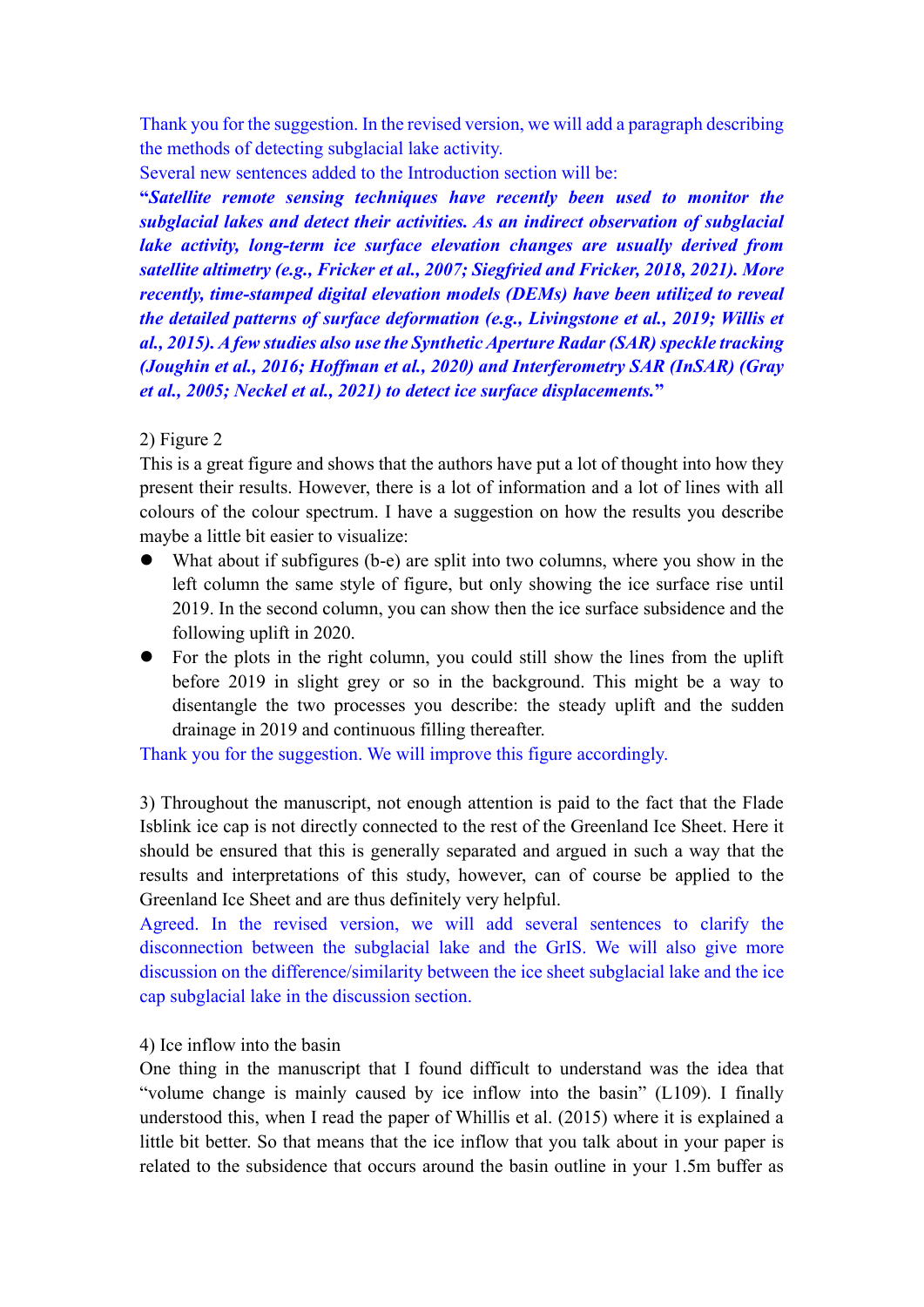indicated in Figure 2a. And the most likely interpretation is that this negative volume flows into the basin (because where else should it go). If this is what you mean, I have the following recommendations:

- Please explain a little bit better what you mean by "inflow into the basin" and that this concept is taken from the Whillis et al. (2015) manuscript.
- ⚫ I think it would also be helpful to (for example) plot the 1.5 km buffer in Figure 2a and also visualize with an arrow that all the blue area (the subsidence) is the volume that flows into the basin.

Thank you for pointing this out. We will add/change some text to explain more about the "inflow into the basin". And the 1.5 km buffer area will be shown in Figure 2a. The text added/changed here will be:

"*Previous studies show that a reduction in the depth of the depression would result from the infow of the ice around the basin (Aðalgeirsdóttir et al., 2000; Willis et al., 2015). Therefore, we expect that the basin volume change here is mainly caused by ice inflow and subglacial lake filling. Assuming the subsidence that occurs around the basin outline in a 1500-m buffer region correspond to ice flowing into the basin, we calculate the inflow volume by integrating the surface elevation changes over the buffer area (Willis et al., 2015).*"

5) Treatment of ice surface flow velocity analysis after the lake drainage (e.g.

L127-129 and Figure 6c,d): I think the analysis of ice velocity variations after the drainage event should be done along a flow line instead of a single point location. At the moment we can just see that "somewhere" downstream of the lake the velocity increased, which makes me very curious what happened up- and downstream of this location (and more importantly when!).

Thank you for pointing this out. We do understand that more velocity variations analysis is desirable, and we would very much like to show the velocity change map or velocity change profile. But unfortunately, the coverage of the velocity product is poor in July and August 2019, due to few successful matching pixels in the summer when intense surface melting usually happened. Therefore, we are limited in where we can sample the velocity and choose to calculate the mean velocity from a region (800m\*800m) located downstream of the collapse basin.

We will modify the text to clarify why this specific small area was chosen to evaluate changes in ice surface velocity.

"*Due to the limited coverage of the ice velocity product in the summer, a 800m\*800m region that is located downstream of the collapse basin is chosen to evaluate changes in ice surface velocity (Figure 6c). We calculate the mean velocity within this region to estimate the velocity time series from 2018 to 2020.*"

6) There is a slight inconsistent usage of the term "Greenland Ice Sheet" and its abbreviation "GrIS". Please make this consistent:

- "Greenland ice sheet" vs. "Greenland Ice Sheet"
- ⚫ "GrIS" vs. "the GrIS"

Thank you for catching this. We will use "Greenland Ice Sheet" and "the GrIS"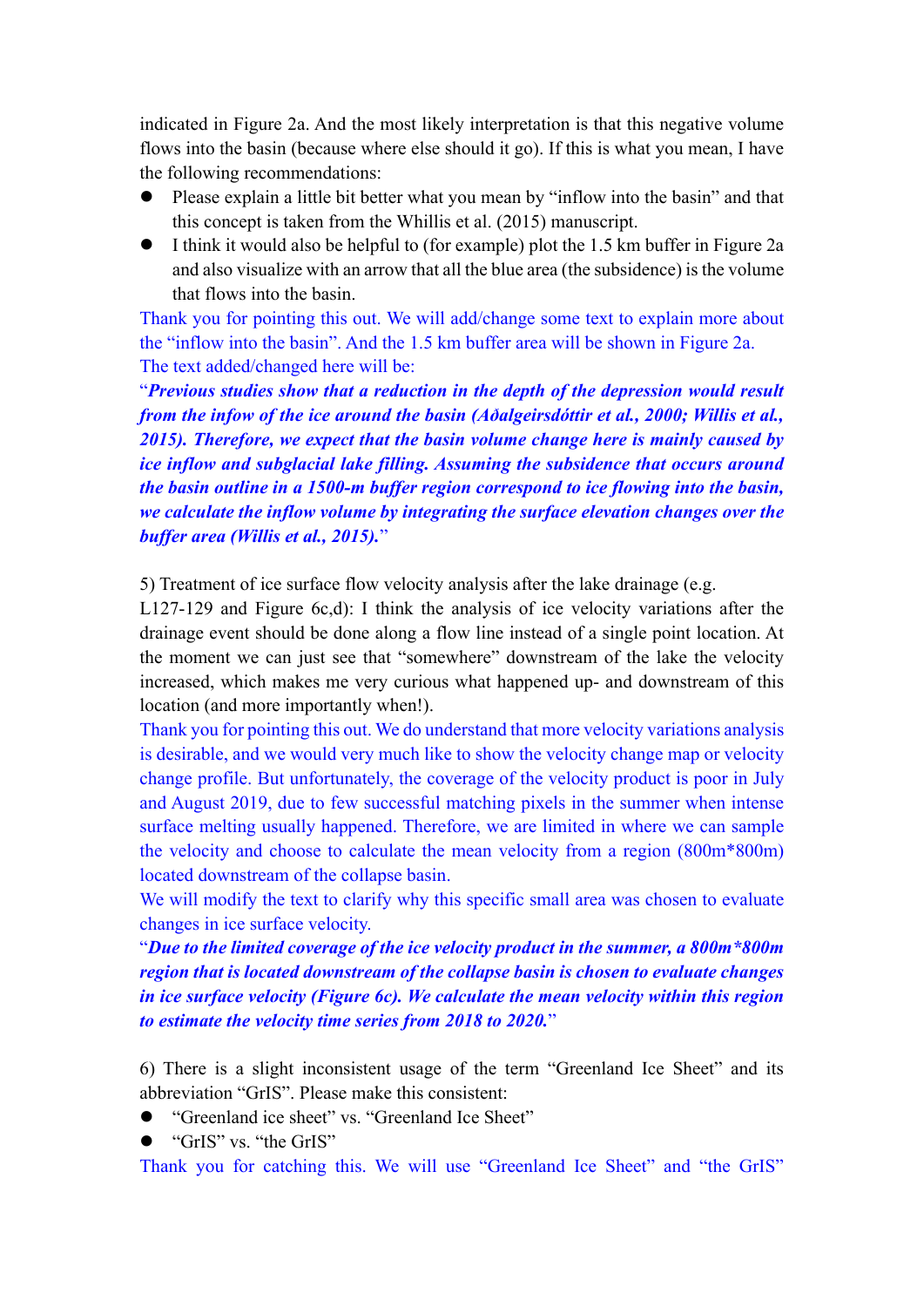### throughout the text for consistency.

7) Overall the language of the manuscript is clear, but I have the impression that the grammar is not always correct. This should be checked by a native English speaker. We regret there were problems with the English. In the revised version, the manuscript will be carefully checked by a native English speaker to make sure the grammar is correct.

# 2. Specific comments

L38-49: Please update the paragraphs information of the current knowledge and database of subglacial lakes in Greenland by the findings of the recent review of Livingstone et al. (2022):

⚫ Livingstone, S. J., Li, Y., Rutishauser, A., Sanderson, R. J., Winter, K., Mikucki, J. A., et al. (2022). Subglacial lakes and their changing role in a warming climate. Nature Reviews Earth & Environment, 1–19. https://doi.org/10.1038/s43017-021- 00246-9

Thank you for the suggestion. We will update this.

L56: Reference "(Willis et al., 2015)" without brackets. Thank you for catching this. We will correct this.

L57: "DEM" is not defined anywhere. Although most of the readers might know what it stands for, it would be good to define it here once. Thank you for catching this. We will define it when it first appears.

L59: "[...] this subglacial lake is under the ice cap [...]" should be "[...] this subglacial lake is located under the ice cap [...]" Thank you for catching this. We will correct this.

L234: You state that "The repeat filling and drainage of the subglacial lake is on the scale of  $\sim$ 8 years". However, then you state later that the lake was probably not completely full in the 2019 drainage event. Also when I have a look at Figure 3 I do not fully have the impression that the small drainage event in 2019 would allow speaking of a real cyclicity of filling and drainage of the lake. I agree that "something happened" in 2019, but when I compare this to the original collapse basin surface in Figure 2, I have more the feeling that the 2019 event was a small outburst, but still in the "filling process" (what you also state later in the conclusions as "partial drainage". You do later argue that "the repeat filling and drainage is not only decided by the volume of water stored in the subglacial lake but also may be controlled by meltwater input … and bedrock relief …". However, all this is still very speculative, hence, I recommend removing this statement about the "repeat filling drainage cycle of 8 years".

We agree. We will avoid using the statement of "repeat filling drainage cycle of 8 years" throughout the paper.